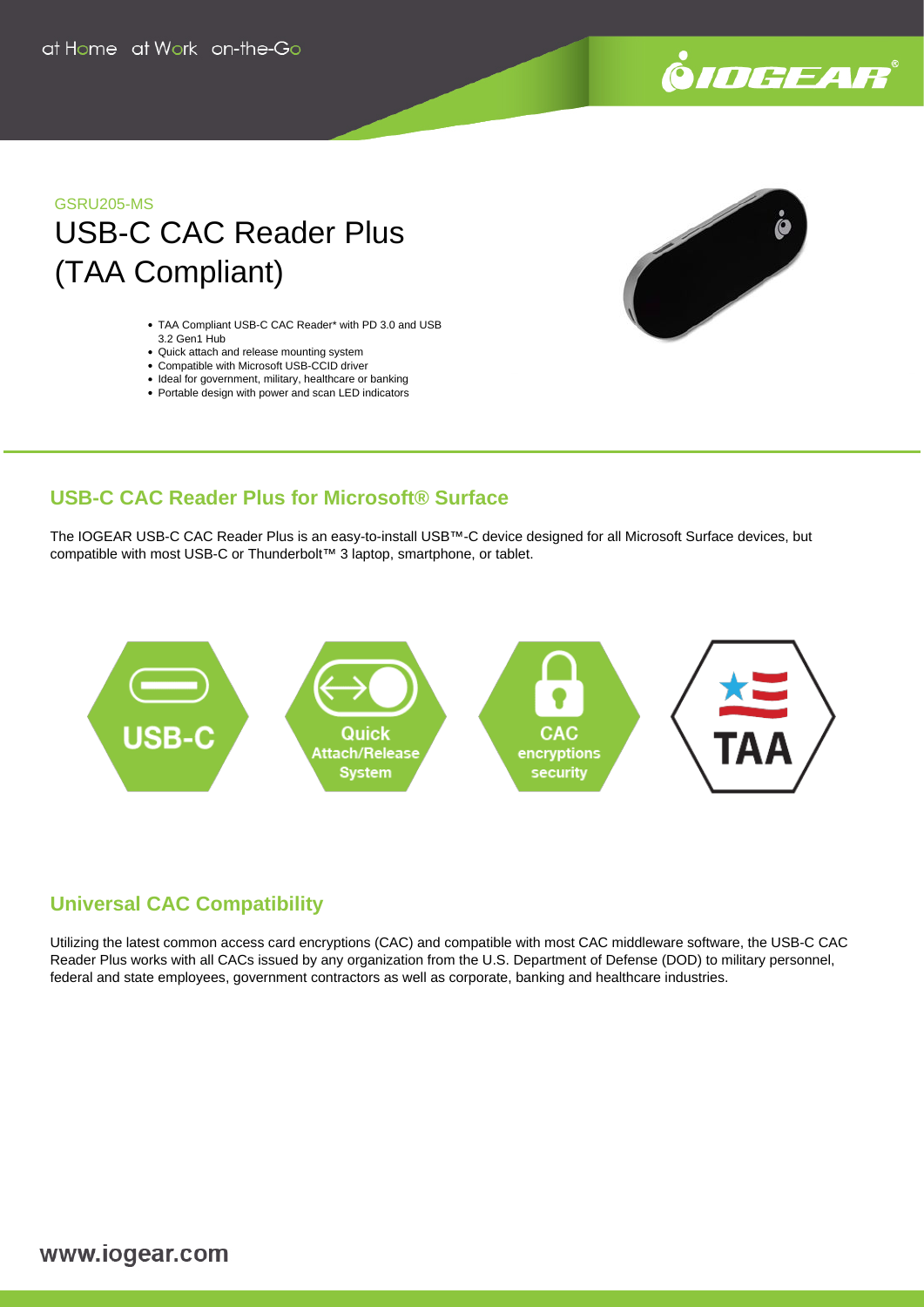# .<br>©*IOGEAR*®



### **Compatible With most USB-C or Thunderbolt 3 Laptop or Device**

Although designed to fit on the back of most Microsoft Surface devices, the USB-C CAC Reader Plus works with most USB-C or Thunderbolt 3 desktop, laptop, smartphone or tablet.

- TAA Compliant USB-C CAC Reader\* with PD 3.0 and USB 3.2 Gen1 Hub
- Quick attach and release mounting system
- Compatible with Microsoft USB-CCID driver
- Ideal for government, military, healthcare or banking
- Portable design with power and scan LED indicators
- 688Kbps read speed with multi-protocol support\*\*
- ISO7816 implementation-Class A, B and C (5V,3V,1.8V) card
- EMV2000 Level 1 approved and supports 3V & 5V cards
- EMVCo 4.3 Level 1 Specification certified
- PBOC3.0 Level 1 Specification certified
- Support PC Smart Card industry standard-PC/SC 2.0
- Support ISO7816 T0, T1 protocol
- Support ISO7816 Class A, B, C (5/3/1.8V) cards
- Support I2C memory card, SLE4418, SLE4428, SLE4432, SLE4442, SLE4436,SLE5536, SLE6636, AT88SC1608, AT45D041 card and AT45DB041 card via external EEPROM
- Support customized USB VID/PID, manufacture/product strings and serial number by external EEPROM via USB interface
- Support remote wake up through inserting card/removing card
- Support USB selective suspend
- Support Power Saving Mode (Using one pin to select between Normal/PWR Saving Mode)
- Support card power over current protection mechanism
- Supports PIV cards
- Support single slot
- TAA compliant
- \* CAC Middleware is not included

\*\* Software driver may be needed to achieve maximum speed. Actual speed may be dependent on system environments.